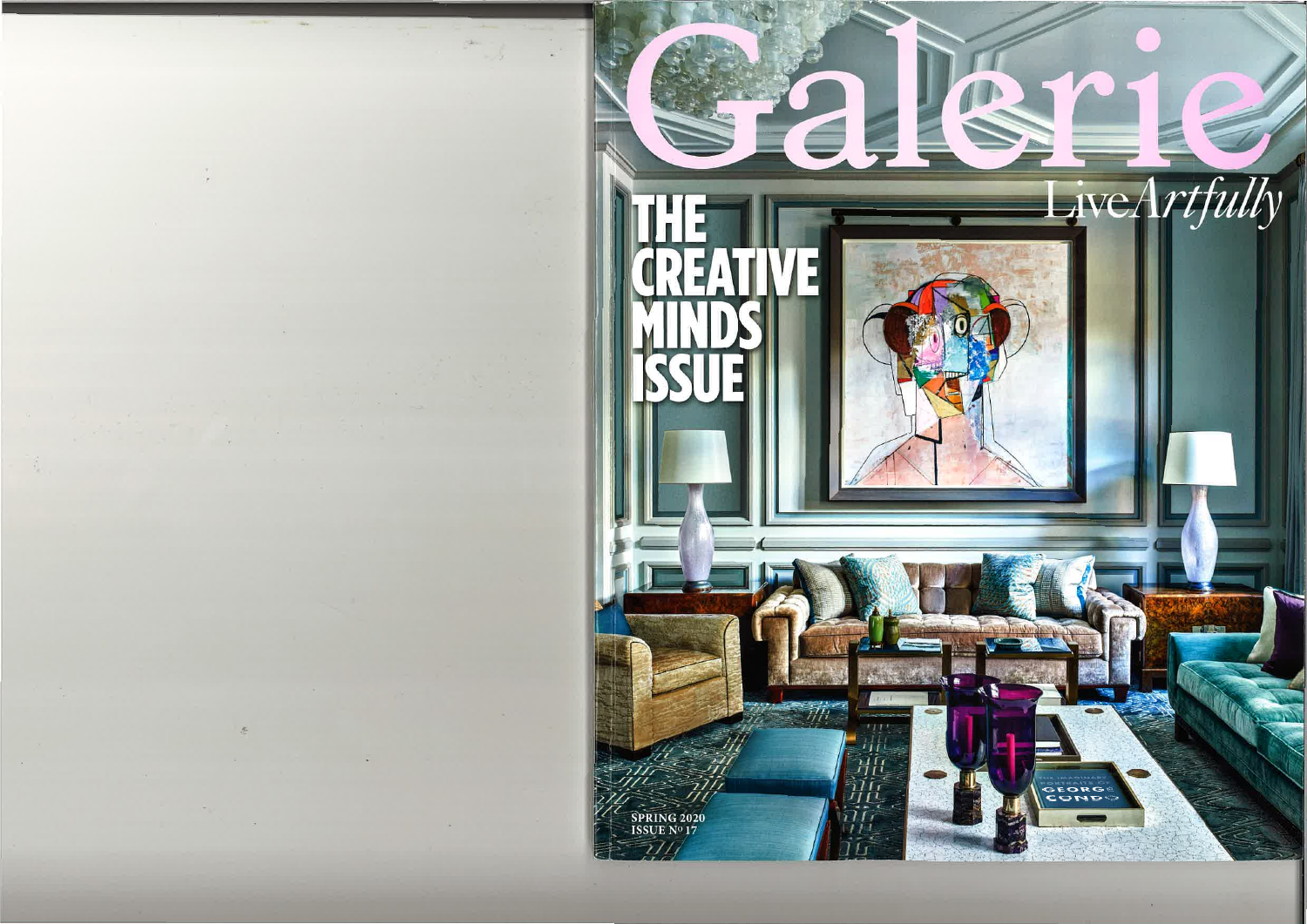### CURATED

Hearkening to his jewelry practice, Hervé Van der Straeten's Lustre Cristallin combines faceted shapes and rock crystal. ralphpucci.net



# Light<br>Fantastic

TRANSFORM ANY SPACE USING SHAPFS AND SHINF PRODUCED BY JILL SIERACKI

Philadelphia glass artist John Pomp is known for conjuring ethereal pendants. like the two-tone, handblown Eclipse orbs. johnpomp.com

> Dublin artist Niamh Barry's standing light sculpture Underneath (2018) captures the strength of the human form in patinated bronze. maisongerard.com

Brooklyn-based **Roll & Hill collaborates** with innovators like John Hogan, who imagined Coax, a weightless collection of suspended tubes. rollandhill.com

Handmade in New Orleans since 1945. Bevolo's lanterns. like this copper Cotton Exchange design, are available in both gas and electric outdoor lighting. bevolo.com



The tropical textures of Laura Kirar's Filamento chandelier for Arteriors create a golden drum from an explosion of rattan. arteriorshome.com

German designer Konstantin Grcic's Noctambule blown-glass vessels appear almost invisible by day but<br>gleam with bright LED rings at night. flos com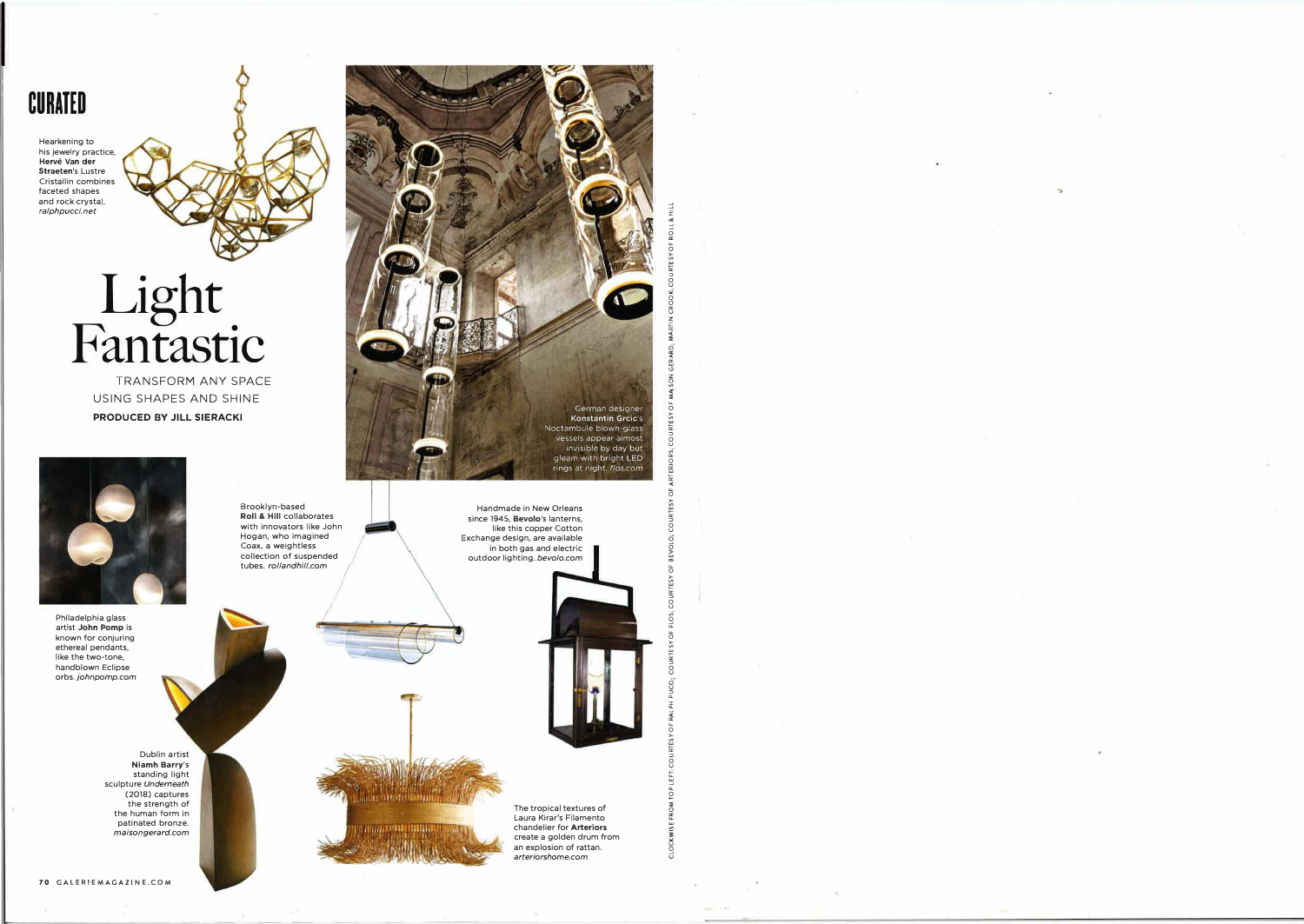



#### Cedric Vongerichten

For many, it would be challenging to thrive in the shadow of a superstar father, but Cedric Vongerichten has absolutely flourished. After 24 years of cooking, he has forged his own path with boundless energy and unique flavors. He helms the kitchens at Perry Street and Wayan in New York, plus several restaurants abroad. His mission is to make Indonesian flavors as well-known as Thai and Vietnamese. Family meal: "My father, Jean-Georges, didn't want me to follow in his footsteps. My rebellion was to stay in the kitchen." Frequent-flier: "My wife, Ochi, and I go out of our way to try restaurants. We're doing an event in the Maldives, so we're stopping in Shanghai for 22 hours to try soup dumplings and suckling pig." wayan-nyc.com -J.T.

**Katie Stout** 

Katie Stout's intentionally naïve, kitschy-pop style is an explosion of exuberance. Seven years out of the Rhode Island School of Design, where she studied furniture design, the young Brooklyn-based talent has been creating a stir with her distinctive, playful works that belie their subversive agenda, like her coveted series of ceramic "Shady Ladies" lamps. Last year, she crafted an edgy ready-to-wear collection for boutique concept store Forty Five Ten. "The end game is that I want to create things that make people light up," says Stout, whose solo presentation at Nina Johnson in Miami, "Sour Tasting Liquid," presents a brand-new body of work celebrating handicrafts. katiestout.com -L.R.



"The concept of Wayan was about respecting the Indonesian cuisine and culture but also reinventing the dishes I had there" Cedric Vongerichten